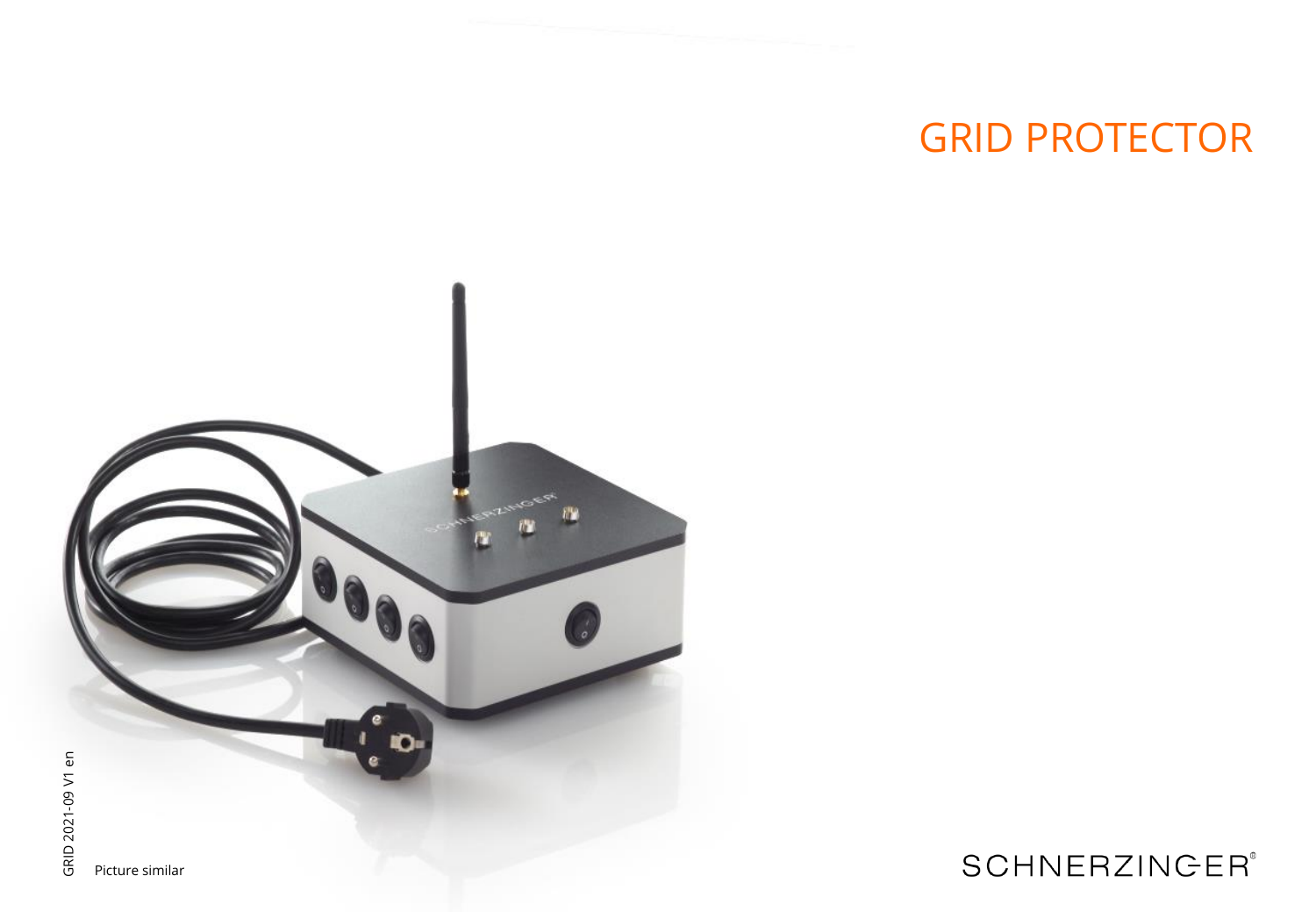Dear customer,

Thank you for your purchase of a SCHNERZINGER product.

Please take the time to precisely read the information in this guide. You will find important instructions to use your product and hints for the optimal integration into your HiFi system.

This guide facilitates your use of the product, promotes understanding its functional characteristics and helps you to obtain the full efficiency of the product.

We hope you enjoy your new SCHNERZINGER product.

### **Package Contents**

### **GRID PROTECTOR**

CONTROL UNIT (COUA) 12V Power Supply, cable length 1,5m 3,5mm jack extension cable 5m Antenna

**Dimensions and weight** (I x w x h in cm, weight in kg)<br>GRID PROTECTOR 16.2 x 16.2 x 7 (without anter 16.2 x 16.2 x 7 (without antenna), 4 The antenna is 11 cm long.

Please clean the product with a non-scratching dry duster only. Avoid using cleaning agents.

A potting compound in the devices protects the innovative GIGA CANCELING technology with its particular electrical components specially manufactured for SCHNERZINGER against direct access and screening via X-ray or magnetic field applications. A slight rustling caused by this potting compound is normal and does not result in any functional impairment. There are no informed crystals in the devices.

In case of malfunctions contact your SCHNERZINGER dealer. Please do not attempt to service the device yourself or to open it, in that case you will lose your entitlement for our manufacturer warranty.

In the case of damages at the power plug or power cable please initiate an exchange at SCHNERZINGER via your dealer.

### **Contents**

PROTECTOR SYSTEM GRID PROTECTOR Setting up the GRID PROTECTOR Lasting effect of the GRID PROTECTOR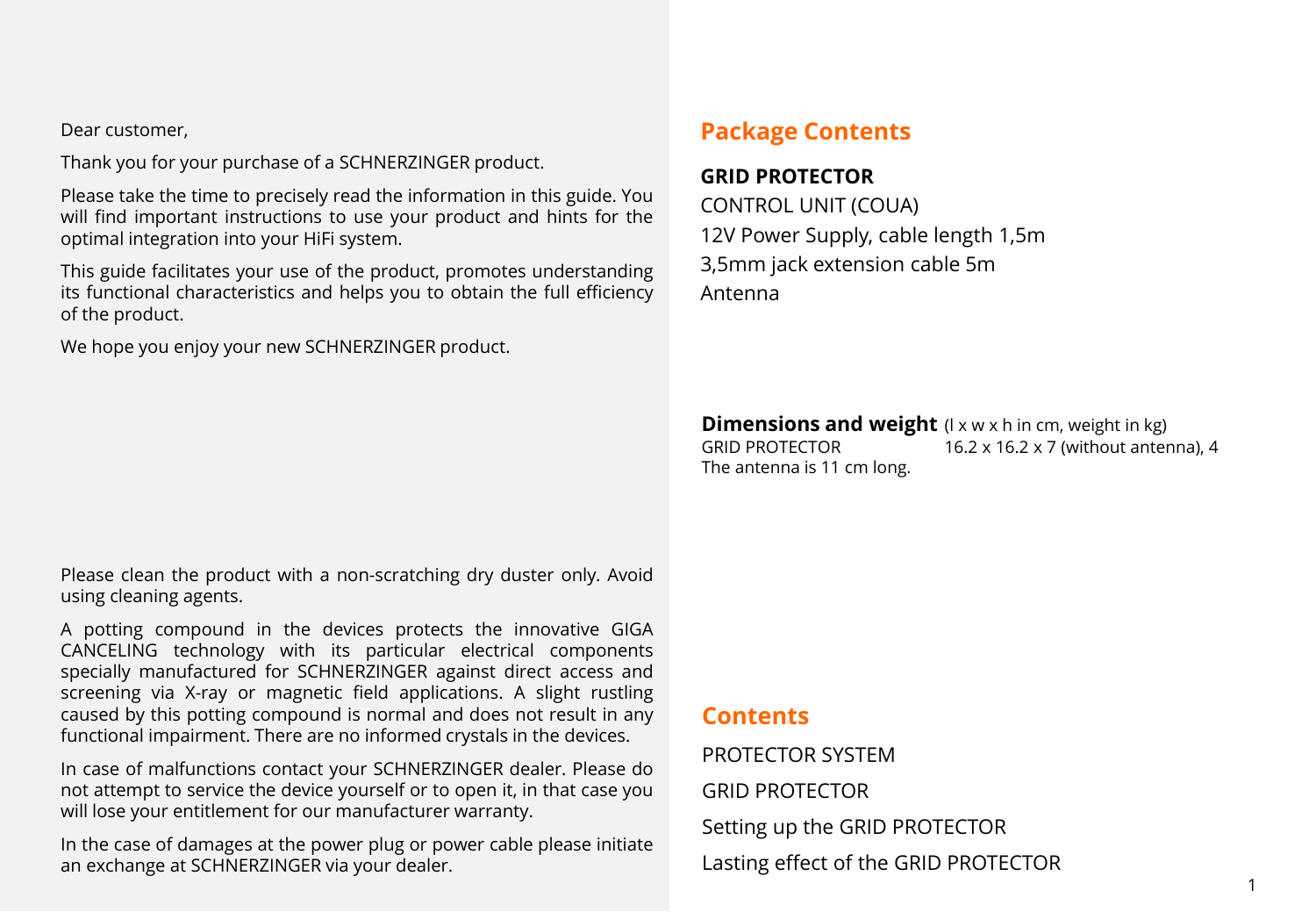### **PROTECTOR SYSTEM**

The music reproduction quality of an audio system is highly affected by low and high frequency electrical interfering fields, caused by Wi-Fi, cellular radio, power lines etc. With the **PROTECTORS** and their integrated trendsetting **GIGA CANCELING** technology, SCHNERZINGER has developed a product category that actively eliminates the sonic effects of low and high frequency interfering fields.

The PROTECTORS significantly enhance the transmission quality of audio systems. The sonic effects include an astonishingly higher spatial depth and resolution as well as increased broad and fine dynamics in music reproduction.

Utilizing the operating principle and efficiency of the GIGA CANCELING technology, the SCHNERZINGER PROTECTORS represent a unique solution in the market.

An important health aspect: protector technology does not increase radiation exposure within the room.

### **GRID PROTECTOR**

The GIGA CANCELING technology of the **GRID PROTECTOR** penetrates and clears up the entire domestic power grid from sound damaging interfering fields, caused by the electrical devices in the home (computer, refrigerator, cooktop, router, etc.).

Due to GIGA CANCELING technology the GRID PROTECTOR can do without problematic filters and passive components like capacitors, which are responsible for loss of dynamics, resolution and naturalness; especially at high power requirements of the power grid.

The operating principle and efficiency of the GRID PROTECTOR are unique; a single GRID PROTECTOR raises the potential of the entire music system to a new level.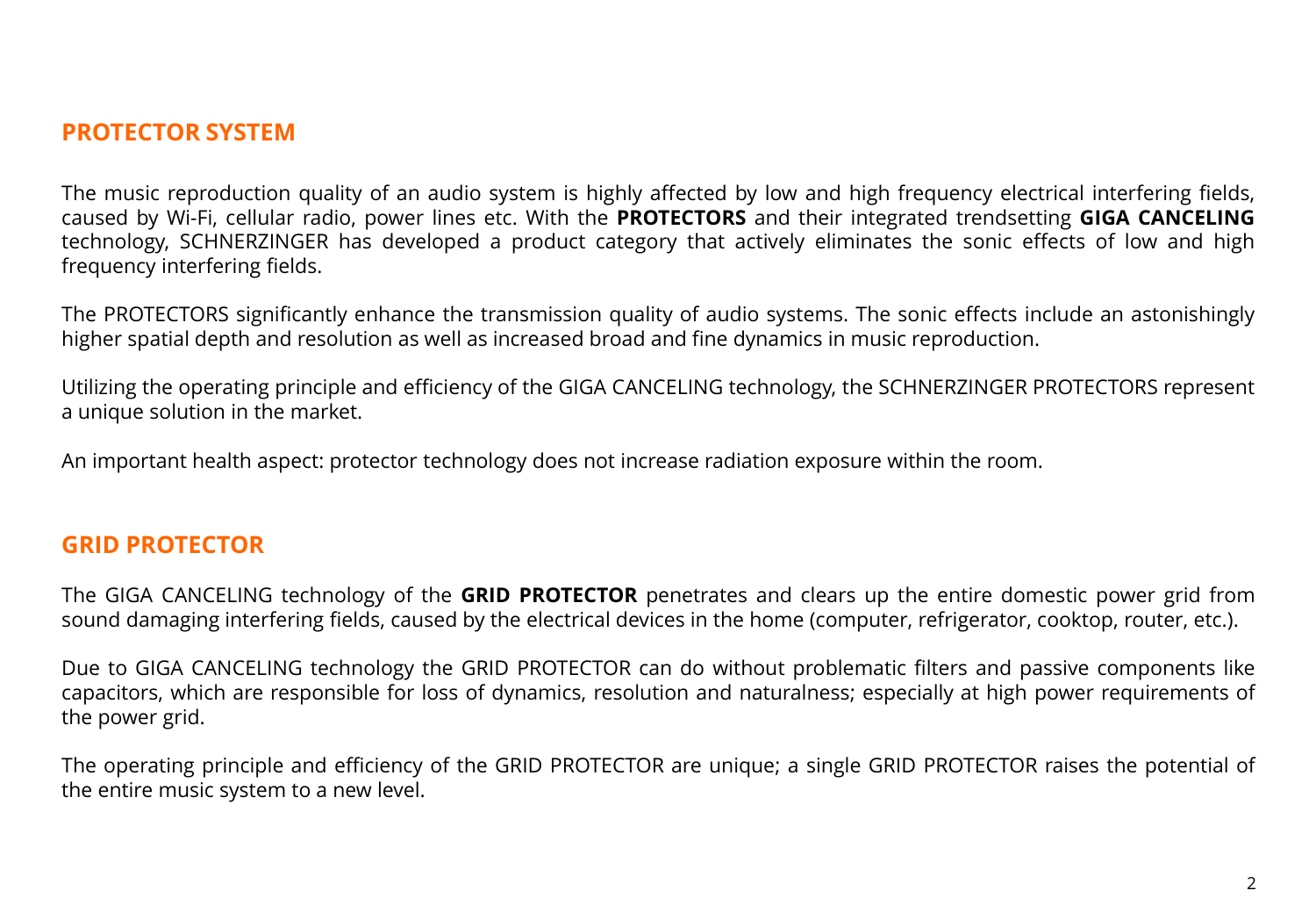### **Setting up the GRID PROTECTOR**

The **GRID PROTECTOR** has three power levels and two functional circuits to simply adjust bandwidth and clock rate of GIGA CANCELING technology via toggle switches. This makes it possible to adapt to any interference field spectrum. The change in bandwidth extends or decreases the detection range, changing the clock rate the processing speed.

The rule is: the narrower the bandwidth, the higher the efficiency - the smaller the detection range. The lower the clock rate, the higher the extinction rate - the less interference frequencies are detected.

Changes need some time to take effect mostly. Therefore at each of the following steps you should wait for app. two minutes before judging.

Do not change the results as determined from the previous steps when you do the subsequent steps.



#### **1. Step: Base setting**

Usually (power level 1), the GRID PROTECTOR will be operated without the 12V power supply. To maintain its performance, it should be connected to the grid with CONTROL UNIT and 12V power supply once a year for 15 minutes.

**Connect antenna** (upright position) and **CONTROL UNIT** (COUA) to the GRID PROTECTOR, without 12V power supply.

The other ports are reserved for PROFESSIONAL LINE accessories. The optional GRID PROTECTOR BOOSTER will be connected to one of the ports A-D.

Set all 9 switches to base setting 0.

#### **2. Step: Power connection**

For the power connection\* of the GRID PROTECTOR test various alternatives in the following order.

- a. At the first slot of the HiFi system power distributor
- b. At another socket of the same phase in the HiFi room
- c. At a socket of a different phase in the HiFi room or in another room at a critical load (router, PC, etc.)

If the GRID PROTECTOR will be connected to a power strip, it should occupy the first slot.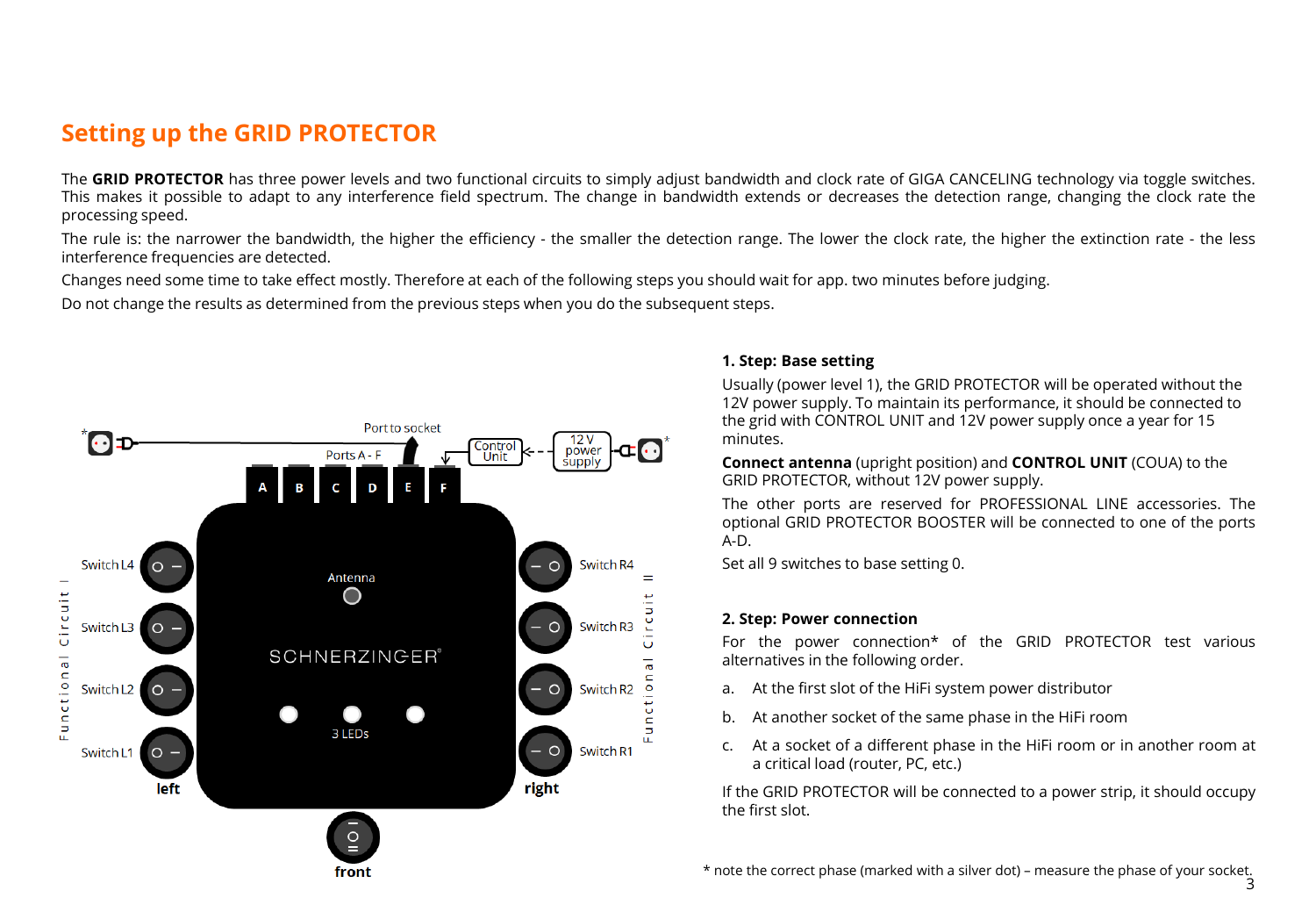### **Setting up the GRID PROTECTOR**

#### **3. Step: Switch in front in position 0 - power level 1**

Start with switch setting 0 = power level 1 – with CONTROL UNIT, **without**  12V power supply.

#### **4. Step: Switches left:**

Functional circuit I – setting the **bandwidth**

Switches:  $L1 =$  narrow to  $L4 =$  wide

Starting from the base setting the switches L1 - L4 will be set sequentially from position 0 to position 1. Each step will increase the bandwidth.



If the bandwidth is to low, the best possible effect will not be reached yet. If the bandwidth is to high, even a sound degradation may occur. The test ends, when the subsequent step won't achieve a better result.

#### **5. Step: Switches right:**

Functional circuit II – setting the **clocking** Switches:  $R1 = low$  to  $R4 = high$ 

Starting from the base setting the switches R1 - R4 will be set sequentially from position 0 to position 1. Each step will increase the clocking pace. If the pace is to low, the best possible effect will not be reached yet. If the pace is to high, even a sound degradation may occur.

The test ends, when the subsequent step won't achieve a better result.

#### **6. Step: Switch in front – adjustment of the power level:**

If power level 1 is not sufficient for the present interference field spectrum, 2 additional power levels can be activated. This requires the permanent connection of the 12V power supply\* to the CONTROL UNIT and the grid. The 12 Volt power supply should be connected to a power circuit separate from the HiFi system – ideally even to a different power phase.

Do not change the previously tested switch setting of the functional circuits I and II!

Activate power levels 2 and 3 with the front switch. Check the result compared to switch position 0 (**without 12V power supply**). If the result improves with power level 2 or 3, it is recommended to repeat steps 4 and 5 with the best power level.

0 = Power Level 1 – with COUA, without 12V power supply

- 1 = Power Level 2 with COUA, with **12V power supply**, LEDs on
- 2 = Power Level 3 with COUA, with **12V power supply**, LEDs high